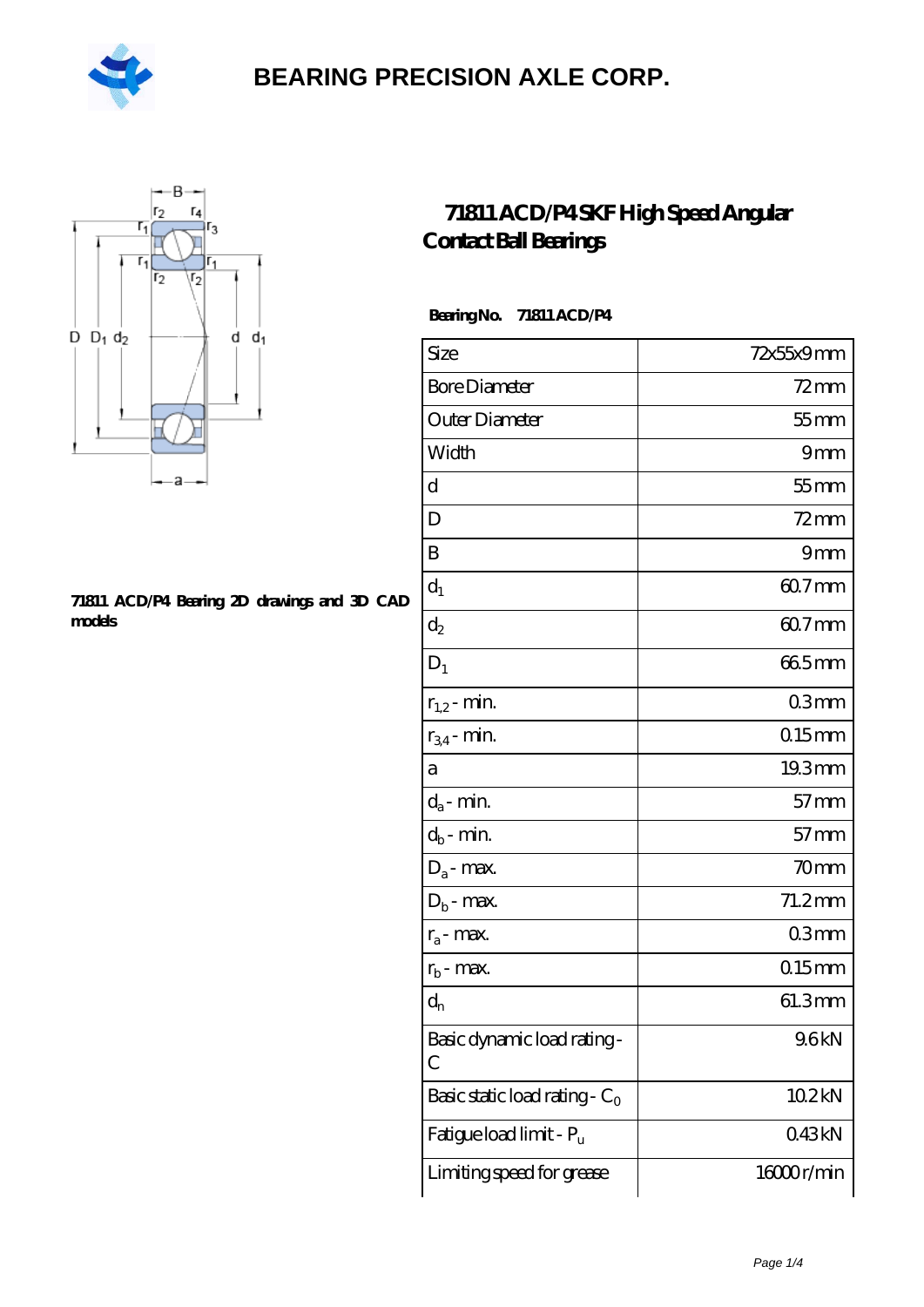

| lubrication                           |             |
|---------------------------------------|-------------|
| Limiting speed for oil<br>lubrication | 24000mm/min |
| Ball - $D_w$                          | 4762mm      |
| $Ball - z$                            | 29          |
| $G_{ref}$                             | 0.88cm3     |
| Calculation factor - e                | 068         |
| Calculation factor - $Y_2$            | 0.87        |
| Calculation factor - $Y_0$            | 038         |
| Calculation factor - $X_2$            | 041         |
| Calculation factor - $Y_1$            | 092         |
| Calculation factor - $Y_2$            | 1.41        |
| Calculation factor - $Y_0$            | 076         |
| Calculation factor - $X_2$            | 067         |
| Preload class $A - G_A$               | 87N         |
| Preload class $B - G_B$               | 260N        |
| Preload class $C - G_C$               | 520N        |
| Calculation factor - f                | 1.27        |
| Calculation factor - $f_1$            | 0.97        |
| Calculation factor - f <sub>2A</sub>  | 1           |
| Calculation factor - $f_{2B}$         | 1.08        |
| Calculation factor - $f_{\chi}$       | 1.15        |
| Calculation factor - $f_{HC}$         | 1           |
| Preload class A                       | 124N/micron |
| Preload class B                       | 195N/micron |
| Preload class C                       | 268N/micron |
| $d_1$                                 | $607$ mm    |
| $d_2$                                 | 60.7mm      |
| $D_1$                                 | 665mm       |
| $r_{1,2}$ min.                        | 03mm        |
|                                       |             |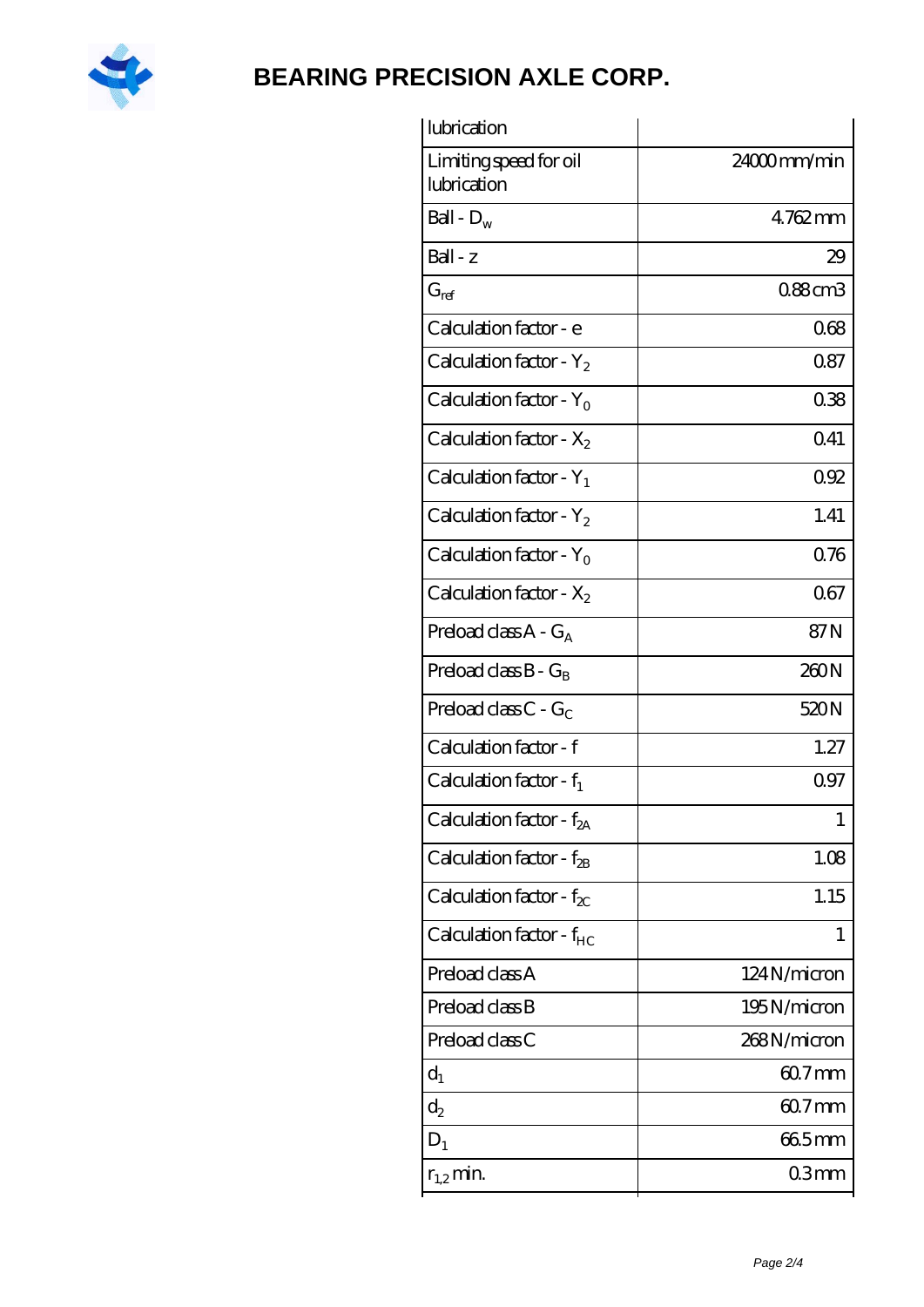

| $r_{34}$ min.                                   | $0.15$ mm            |
|-------------------------------------------------|----------------------|
| $d_a$ min.                                      | $57$ mm              |
| $d_b$ min.                                      | $57$ mm              |
| $D_a$ max.                                      | 70 <sub>mm</sub>     |
| $Db$ max.                                       | $71.2$ mm            |
| $r_{a}$ max.                                    | 03mm                 |
| $r_{\rm b}$ max.                                | $0.15$ <sub>mm</sub> |
| $d_{n}$                                         | 61.3mm               |
| Basic dynamic load rating C                     | 9.56kN               |
| Basic static load rating $C_0$                  | 102kN                |
| Fatigue load limit Pu                           | 043kN                |
| Attainable speed for grease<br>lubrication      | 1600r/min            |
| Attainable speed for oil-air<br>lubrication     | $24000$ r/min        |
| Ball diameter $D_w$                             | 4762mm               |
| Number of balls z                               | 29                   |
| Reference grease quantity<br>$G_{\mathrm{ref}}$ | $0.88 \text{ cm}^3$  |
| Preload class A $G_A$                           | 87N                  |
| Static axial stiffness, preload<br>classA       | $124N/\mu$ m         |
| Preload class $BG_B$                            | 260N                 |
| Static axial stiffness, preload<br>classB       | $195N/\mu$ m         |
| Preload class C $G_C$                           | 520N                 |
| Static axial stiffness, preload<br>class C      | 268N/µ m             |
| Calculation factor f                            | 1.27                 |
| Calculation factor $f_1$                        | 097                  |
| Calculation factor $f_{2A}$                     | 1                    |
| Calculation factor $f_{\rm 2B}$                 | 1.08                 |
| Calculation factor $f_{\chi}$                   | 1.15                 |
|                                                 |                      |
| Calculation factor $f_{HC}$                     | 1                    |